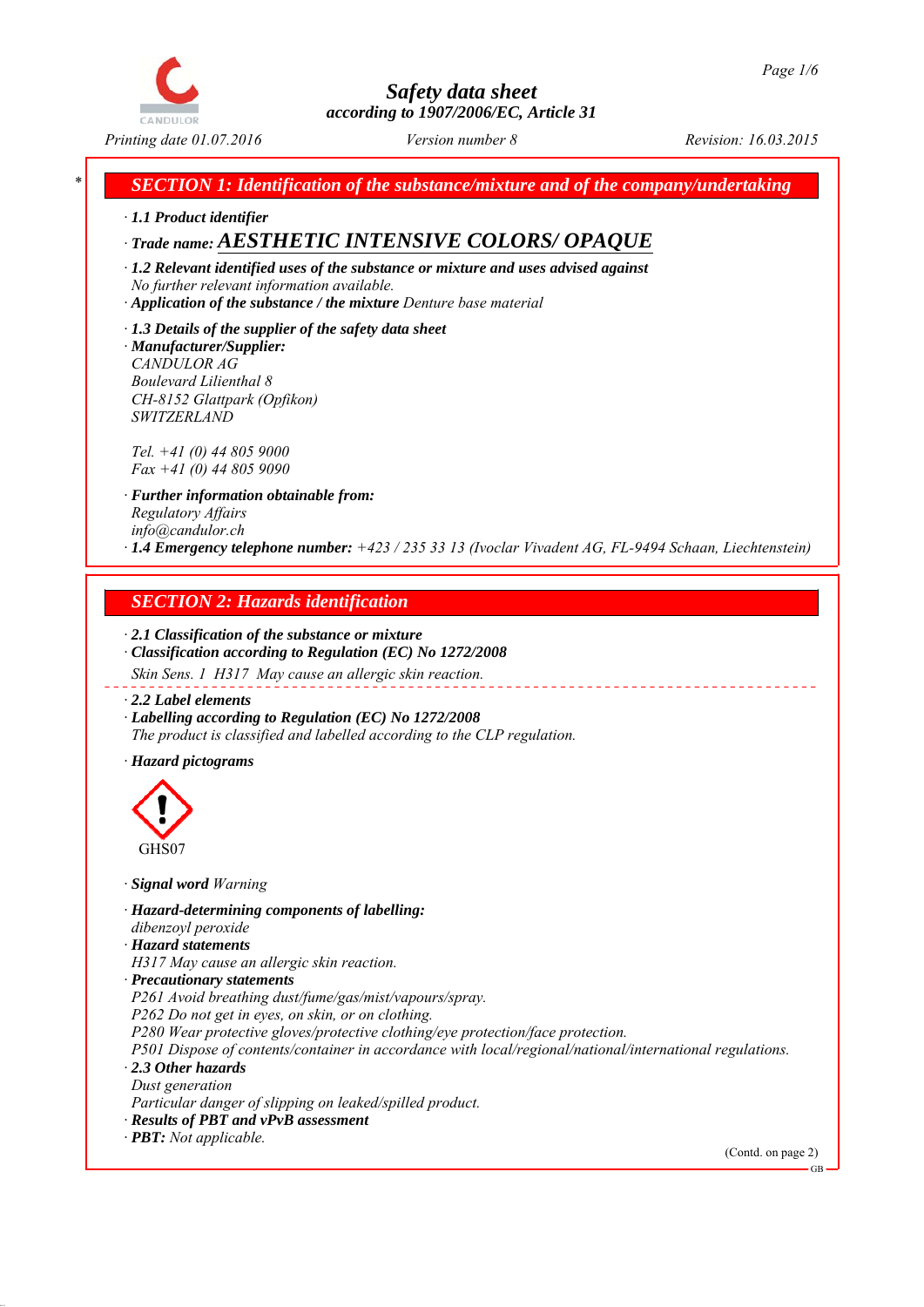*Printing date 01.07.2016 Revision: 16.03.2015 Version number 8*

## *Trade name: AESTHETIC INTENSIVE COLORS/ OPAQUE*

(Contd. of page 1)

*∙ vPvB: Not applicable.*

## *SECTION 3: Composition/information on ingredients*

*∙ 3.2 Chemical characterisation: Mixtures*

*∙ Description: > 95% polymethylmethacrylate*

## *∙ Dangerous components:*

| <b>Dansel</b> ond components.                                                                                         |             |  |  |
|-----------------------------------------------------------------------------------------------------------------------|-------------|--|--|
| titanium dioxide<br>CAS: 13463-67-7<br>EINECS: 236-675-5 substance with a Community workplace exposure limit          | $1 - 2.5\%$ |  |  |
| CAS: 14807-96-6<br>Talc ( $Mg3H2(SiO3)4$ )<br>EINECS: 238-877-9 Acute Tox. 4, H332; STOT SE 3, H335                   | $1 - 2.5\%$ |  |  |
| dibenzoyl peroxide<br>$CAS: 94-36-0$<br>EINECS: 202-327-6 Org. Perox. B, H241; Eye Irrit. 2, H319; Skin Sens. 1, H317 | $0.3 - 1\%$ |  |  |
| $\cdot$ <b>Additional information:</b> For the wording of the listed hazard phrases refer to section 16               |             |  |  |

*∙ Additional information: For the wording of the listed hazard phrases refer to section 16.*

## *\* SECTION 4: First aid measures*

*∙ 4.1 Description of first aid measures*

- *∙ General information: No special measures required.*
- *∙ After inhalation: Supply fresh air; consult doctor in case of complaints.*
- *∙ After skin contact: Rinse with water.*
- *∙ After eye contact: Rinse opened eye for several minutes under running water. Then consult a doctor.*
- *∙ After swallowing:*

*Rinse out mouth and then drink plenty of water.*

*If symptoms persist consult doctor.*

- *∙ 4.2 Most important symptoms and effects, both acute and delayed No further relevant information available.*
- *∙ 4.3 Indication of any immediate medical attention and special treatment needed*
- *No further relevant information available.*

### *SECTION 5: Firefighting measures*

- *∙ 5.1 Extinguishing media*
- *∙ Suitable extinguishing agents:*
- *CO2, powder or water spray. Fight larger fires with water spray or alcohol resistant foam.*
- *∙ 5.2 Special hazards arising from the substance or mixture No further relevant information available.*
- *∙ 5.3 Advice for firefighters*
- *∙ Protective equipment: No special measures required.*

## *SECTION 6: Accidental release measures*

- *∙ 6.1 Personal precautions, protective equipment and emergency procedures Not required.*
- *∙ 6.2 Environmental precautions: Do not allow to enter sewers/ surface or ground water.*
- *∙ 6.3 Methods and material for containment and cleaning up: Pick up mechanically.*
- *∙ 6.4 Reference to other sections*
- *No dangerous substances are released.*
- *See Section 7 for information on safe handling.*
- *See Section 8 for information on personal protection equipment.*

*See Section 13 for disposal information.*

(Contd. on page 3)

GB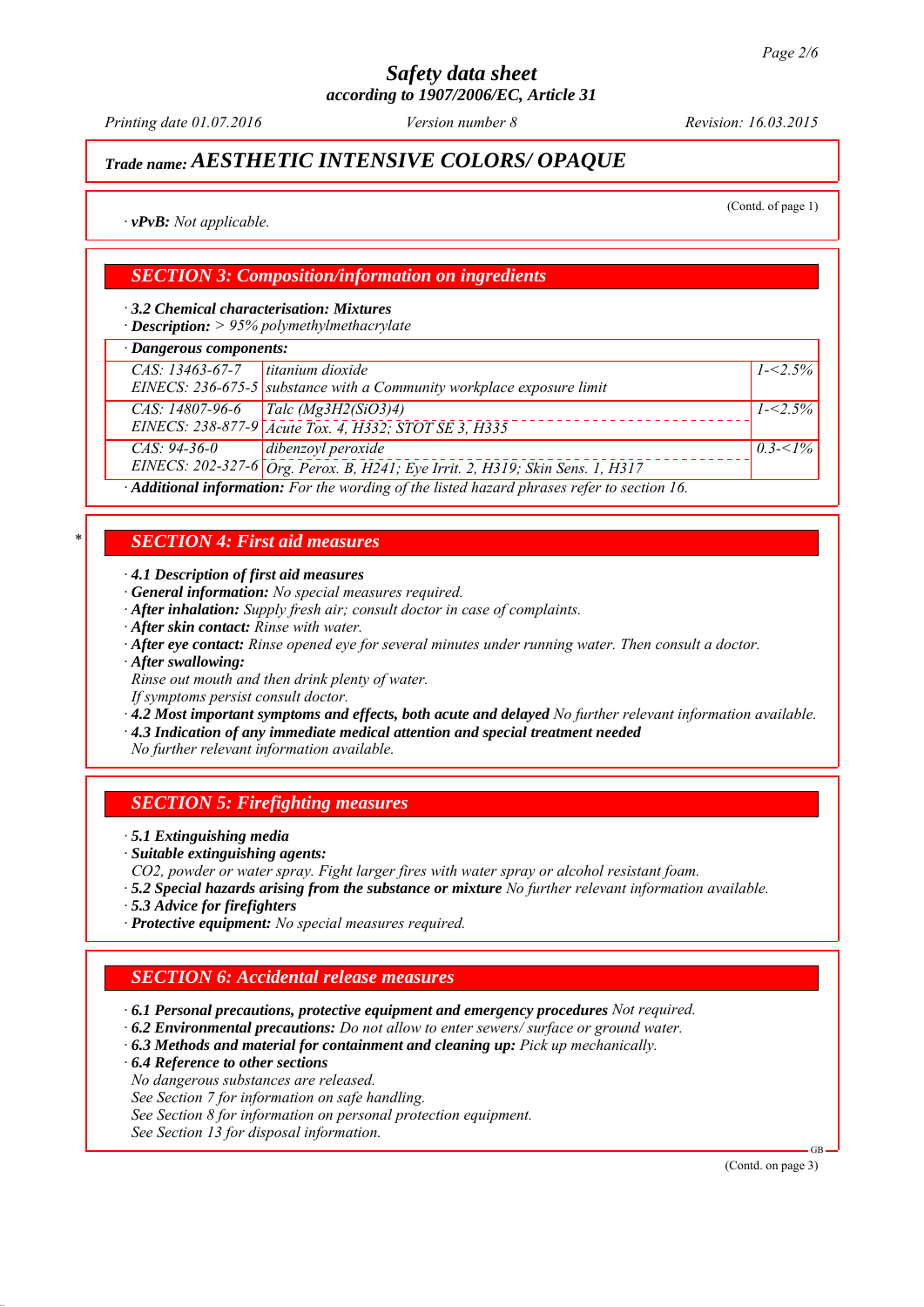*Printing date 01.07.2016 Revision: 16.03.2015 Version number 8*

## *Trade name: AESTHETIC INTENSIVE COLORS/ OPAQUE*

(Contd. of page 2)

### *SECTION 7: Handling and storage*

*∙ 7.1 Precautions for safe handling*

*Only adequately trained personnel should handle this product. For use in dentistry only.*

*∙ Information about fire - and explosion protection: No special measures required.*

*∙ 7.2 Conditions for safe storage, including any incompatibilities*

*∙ Storage:*

*∙ Requirements to be met by storerooms and receptacles: Store only in the original receptacle.*

*∙ Information about storage in one common storage facility: Not required.*

*∙ Further information about storage conditions: Protect from heat and direct sunlight.*

*∙ 7.3 Specific end use(s) No further relevant information available.*

### *SECTION 8: Exposure controls/personal protection*

*∙ Additional information about design of technical facilities: No further data; see item 7.*

*∙ 8.1 Control parameters*

*∙ Ingredients with limit values that require monitoring at the workplace:*

*CAS: 13463-67-7 titanium dioxide*

*WEL Long-term value: 10\* 4\*\* mg/m³*

*\*total inhalable \*\*respirable*

*CAS: 14807-96-6 Talc (Mg3H2(SiO3)4)*

*WEL Long-term value: 1 mg/m³*

*CAS: 94-36-0 dibenzoyl peroxide*

*WEL Long-term value: 5 mg/m³*

*∙ Additional information: The lists valid during the making were used as basis.*

*∙ 8.2 Exposure controls*

*∙ Personal protective equipment:*

- *∙ General protective and hygienic measures:*
- *Usual hygienic measures for dental practice and dental laboratories.*

*Keep away from foodstuffs, beverages and feed.*

*Wash hands before breaks and at the end of work.*

*Avoid contact with the skin.*

*∙ Respiratory protection: Not required.*

*∙ Protection of hands:*



*Protective gloves*

*The glove material has to be impermeable and resistant to the product/ the substance/ the preparation. Due to missing tests no recommendation to the glove material can be given for the product/ the preparation/ the chemical mixture.*

*Selection of the glove material on consideration of the penetration times, rates of diffusion and the degradation*

*∙ Material of gloves*

*The selection of the suitable gloves does not only depend on the material, but also on further marks of quality and varies from manufacturer to manufacturer. As the product is a preparation of several substances, the resistance of the glove material can not be calculated in advance and has therefore to be checked prior to the application.*

(Contd. on page 4)

GB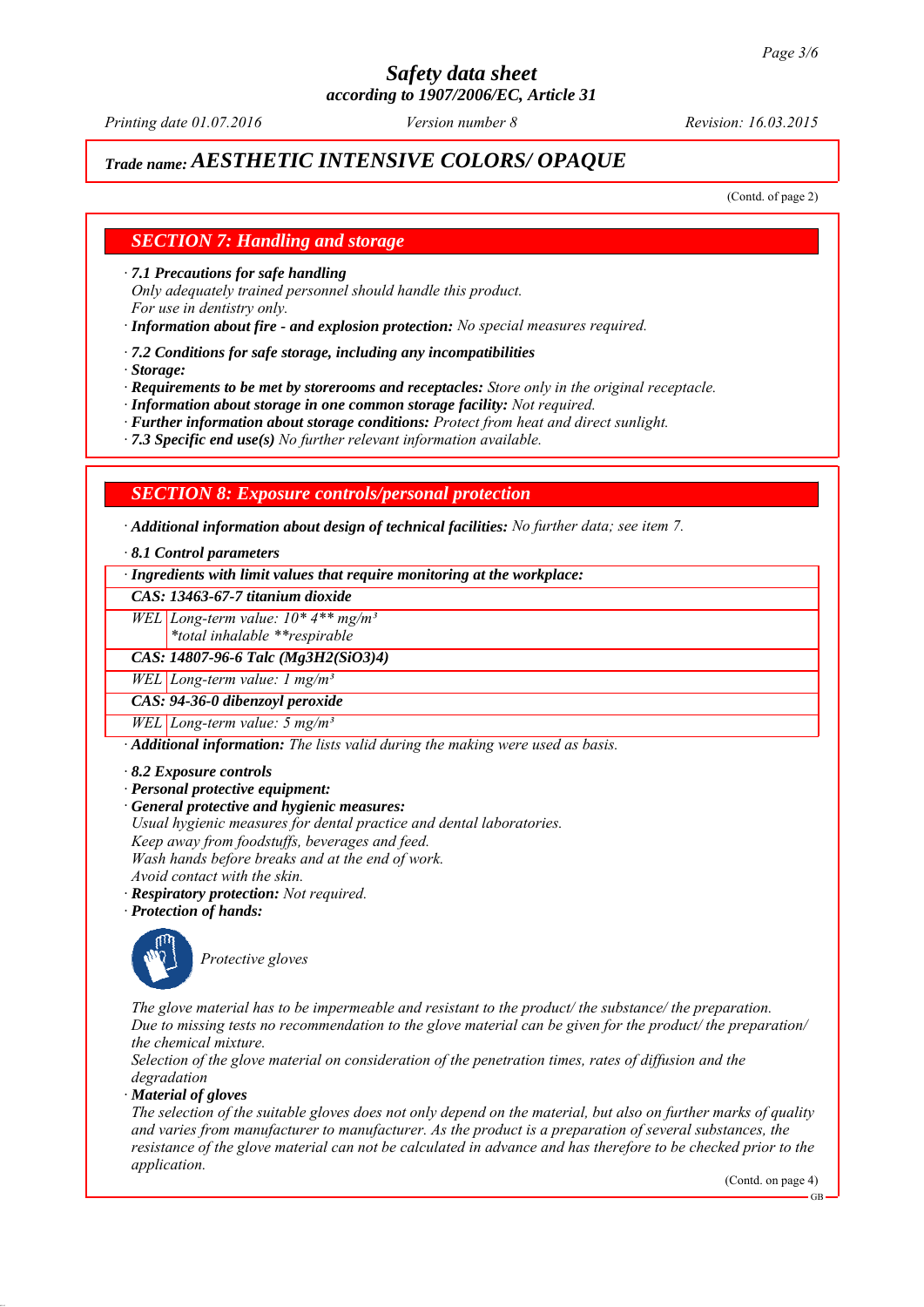*Printing date 01.07.2016 Revision: 16.03.2015 Version number 8*

# *Trade name: AESTHETIC INTENSIVE COLORS/ OPAQUE*

(Contd. of page 3)

### *∙ Penetration time of glove material*

*The exact break through time has to be found out by the manufacturer of the protective gloves and has to be observed.*

*∙ Eye protection: Safety glasses*

| <b>SECTION 9: Physical and chemical properties</b>          |                                               |  |  |
|-------------------------------------------------------------|-----------------------------------------------|--|--|
| · 9.1 Information on basic physical and chemical properties |                                               |  |  |
| <b>General Information</b>                                  |                                               |  |  |
| $\cdot$ Appearance:                                         |                                               |  |  |
| Form:                                                       | Powder                                        |  |  |
| Colour:                                                     | According to product specification            |  |  |
| $\cdot$ Odour:                                              | Characteristic                                |  |  |
| · Odour threshold:                                          | Not determined.                               |  |  |
| $\cdot$ pH-value:                                           | Not applicable.                               |  |  |
| $\cdot$ Change in condition                                 |                                               |  |  |
| <b>Melting point/Melting range:</b>                         | 150 °C                                        |  |  |
| <b>Boiling point/Boiling range:</b>                         | Undetermined.                                 |  |  |
| · Flash point:                                              | 250 °C                                        |  |  |
| · Flammability (solid, gaseous):                            | Not determined.                               |  |  |
| · Self-igniting:                                            | Product is not selfigniting.                  |  |  |
| · Danger of explosion:                                      | Product does not present an explosion hazard. |  |  |
| · Explosion limits:                                         |                                               |  |  |
| Lower:                                                      | Not determined.                               |  |  |
| <b>Upper:</b>                                               | Not determined.                               |  |  |
| · Vapour pressure:                                          | Not applicable.                               |  |  |
| $\cdot$ Density at 20 $\cdot$ C:                            | $1.2$ g/cm <sup>3</sup>                       |  |  |
| · Relative density                                          | Not determined.                               |  |  |
| · Vapour density                                            | Not applicable.                               |  |  |
| $\cdot$ Evaporation rate                                    | Not applicable.                               |  |  |
| · Solubility in / Miscibility with                          |                                               |  |  |
| water:                                                      | Nearly insoluble.                             |  |  |
| · Partition coefficient (n-octanol/water): Not determined.  |                                               |  |  |
| · Viscosity:                                                |                                               |  |  |
| Dynamic:                                                    | Not applicable.                               |  |  |
| Kinematic:                                                  | Not applicable.                               |  |  |
| $\cdot$ 9.2 Other information                               | No further relevant information available.    |  |  |

## *SECTION 10: Stability and reactivity*

*∙ 10.1 Reactivity No further relevant information available.*

*∙ 10.2 Chemical stability Stable under normal handling and storage conditions.*

- *∙ Thermal decomposition / conditions to be avoided: No decomposition if used according to specifications.*
- *∙ 10.3 Possibility of hazardous reactions No dangerous reactions known.*

*∙ 10.4 Conditions to avoid No further relevant information available.*

*∙ 10.5 Incompatible materials: No further relevant information available.*

(Contd. on page 5)

.<br>GB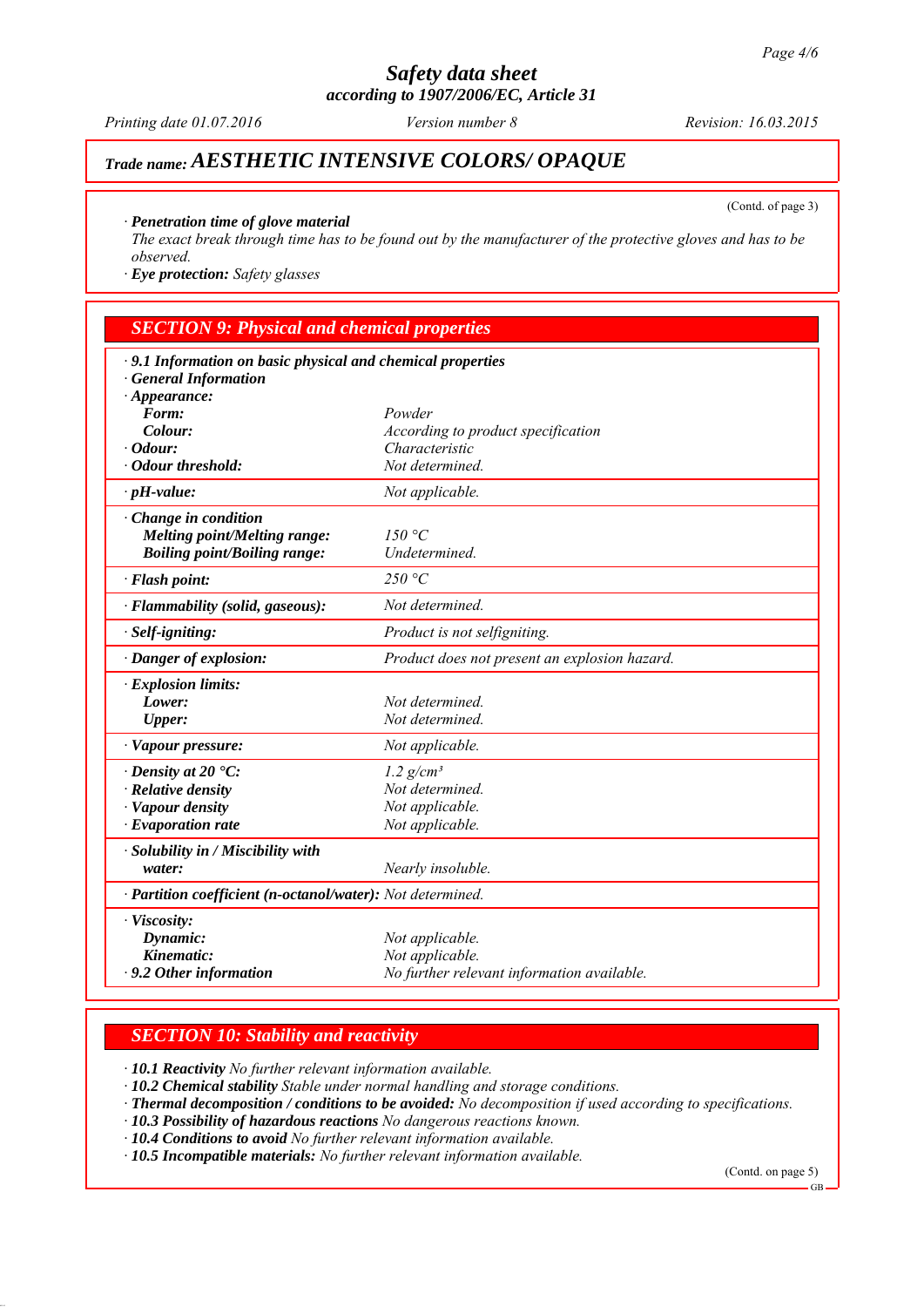*Printing date 01.07.2016 Revision: 16.03.2015 Version number 8*

## *Trade name: AESTHETIC INTENSIVE COLORS/ OPAQUE*

(Contd. of page 4)

*∙ 10.6 Hazardous decomposition products: None under normal conditions of storage and use.*

### *\* SECTION 11: Toxicological information*

*∙ 11.1 Information on toxicological effects*

- *∙ Acute toxicity Based on available data, the classification criteria are not met.*
- *∙ Skin corrosion/irritation Based on available data, the classification criteria are not met.*
- *∙ Serious eye damage/irritation Based on available data, the classification criteria are not met.*
- *∙ Respiratory or skin sensitisation*
- *May cause an allergic skin reaction.*
- *∙ Additional toxicological information: No further relevant information available.*
- *∙ Germ cell mutagenicity Based on available data, the classification criteria are not met.*
- *∙ Carcinogenicity Based on available data, the classification criteria are not met.*
- *∙ Reproductive toxicity Based on available data, the classification criteria are not met.*
- *∙ STOT-single exposure Based on available data, the classification criteria are not met.*

*∙ STOT-repeated exposure Based on available data, the classification criteria are not met.*

*∙ Aspiration hazard Based on available data, the classification criteria are not met.*

### *SECTION 12: Ecological information*

*∙ 12.1 Toxicity*

- *∙ Aquatic toxicity: No further relevant information available.*
- *∙ 12.2 Persistence and degradability No further relevant information available.*
- *∙ 12.3 Bioaccumulative potential No further relevant information available.*
- *∙ 12.4 Mobility in soil No further relevant information available.*
- *∙ Additional ecological information:*
- *∙ General notes:*

*Water hazard class 1 (German Regulation) (Self-assessment): slightly hazardous for water Do not allow undiluted product or large quantities of it to reach ground water, water course or sewage system.*

- *∙ 12.5 Results of PBT and vPvB assessment*
- *∙ PBT: Not applicable.*
- *∙ vPvB: Not applicable.*
- *∙ 12.6 Other adverse effects No further relevant information available.*

### *SECTION 13: Disposal considerations*

*∙ 13.1 Waste treatment methods*

*∙ Recommendation*

*Take to an approved landfill or a waste incineration plant, under conditions approved by the local authority.*

- *∙ Uncleaned packaging:*
- *∙ Recommendation: Disposal must be made according to official regulations.*

| <b>SECTION 14: Transport information</b>                               |      |                   |
|------------------------------------------------------------------------|------|-------------------|
| $\cdot$ 14.1 UN-Number<br>ADR, RID, ADN, ADN, IMDG, IATA               | Void |                   |
| $\cdot$ 14.2 UN proper shipping name<br>ADR, RID, ADN, ADN, IMDG, IATA | Void |                   |
|                                                                        |      | (Cond. on page 6) |